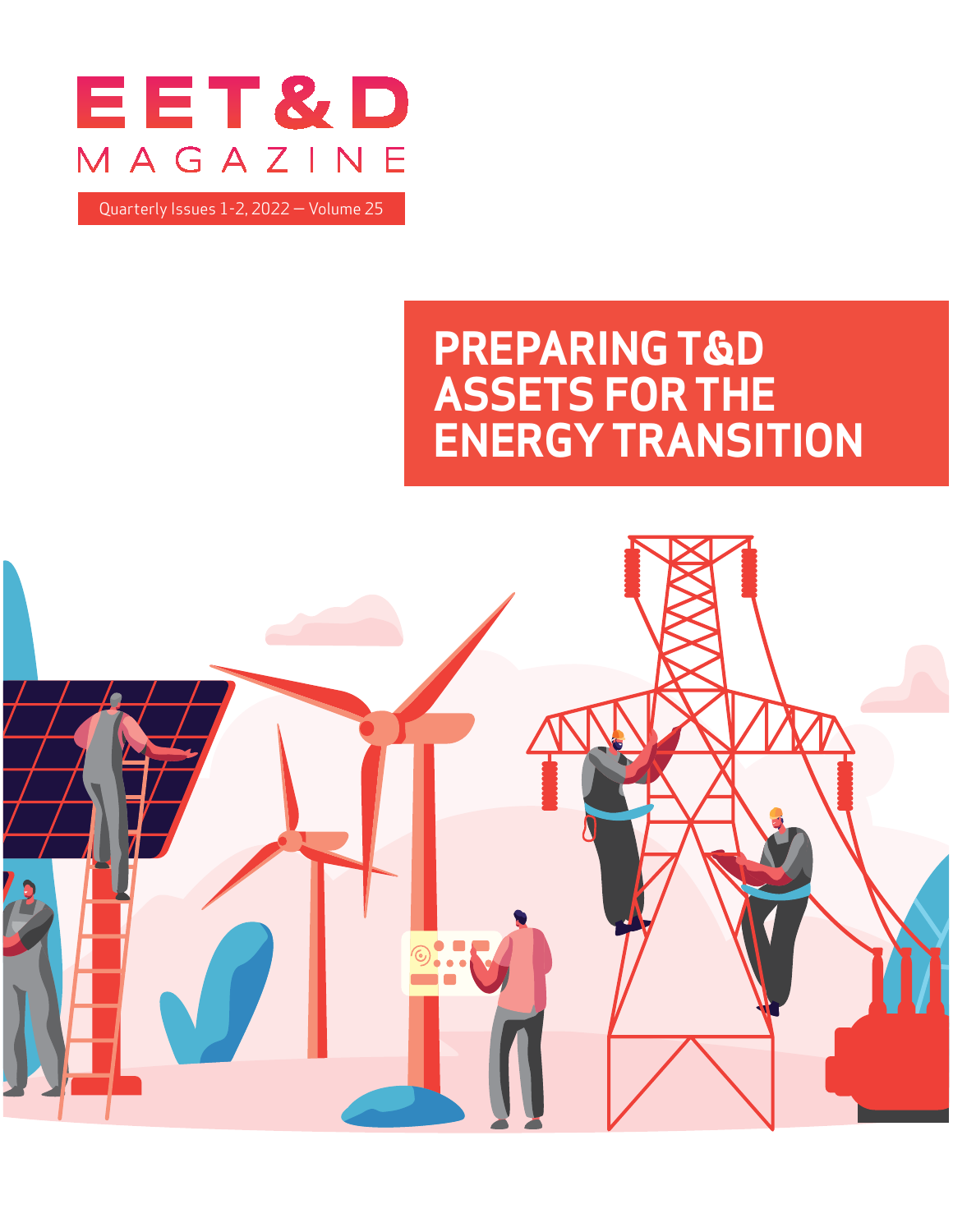## HOW ADVANCED CONDUCTORS ARE SUPPORTING GRID DECARBONIZATION AND SAVING MONEY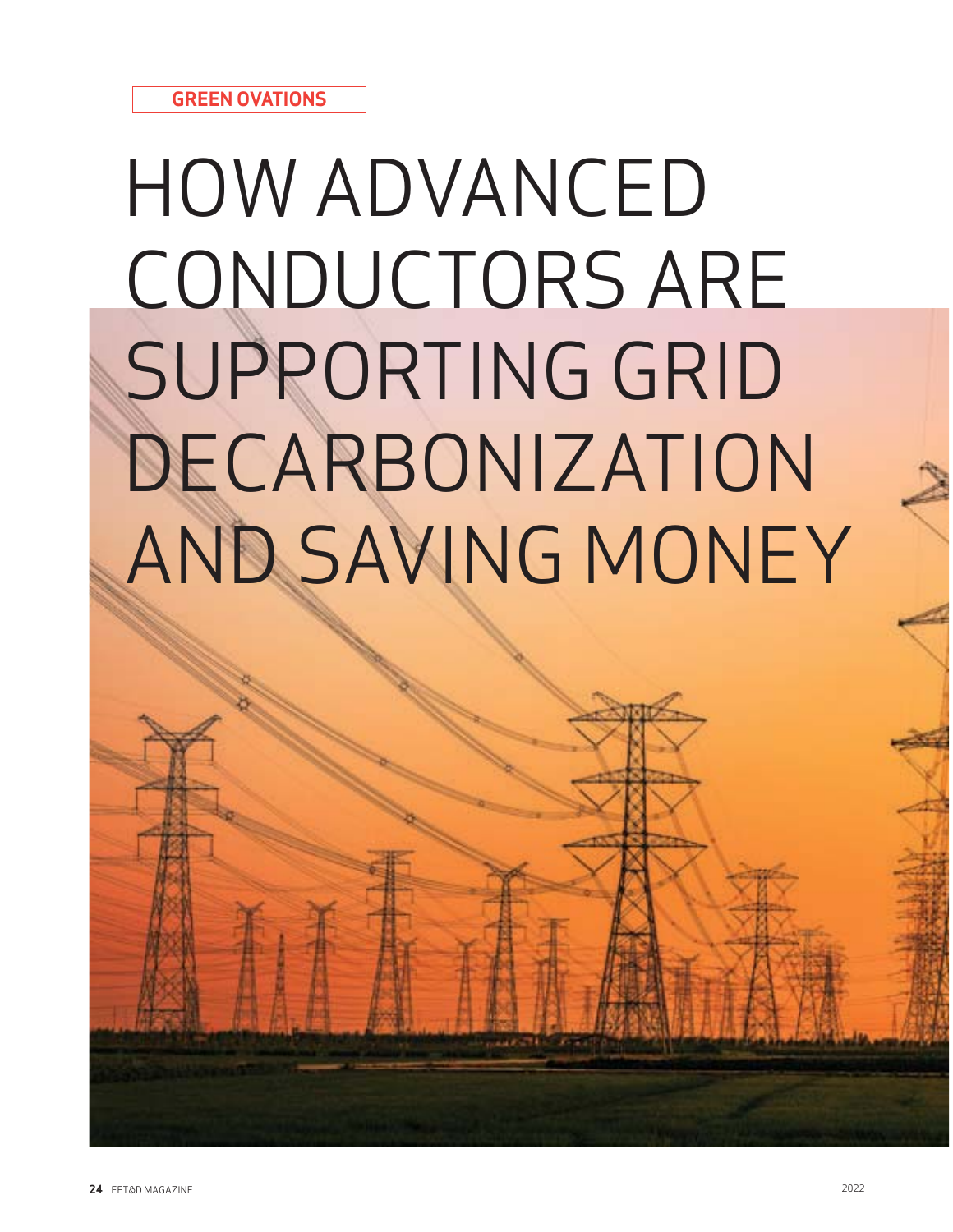



## **DAVE BRYANT**

As utilities struggle to reduce GHG emissions and respond to net-zero-emission mandates while planning for a 50%+/- increase in consumer demand for (clean) electric energy, the need to build new transmission lines to connect cleaner sources of generation has never been more urgent. Unfortunately, regulatory and planning obstacles often delay these projects for years. For near-term solutions, many utilities are leveraging modern technologies to upgrade their existing transmission systems.

While a number of utilities have begun using various Grid Enhancing Technologies (GET) to marginally increase transmission line capacity, such as dynamic line rating systems and load flow controllers, the use of advanced conductors is helping many utilities *substantially* increase the capacity of their existing corridors without the need to replace or rebuild existing structures. The use of advanced conductors offers capacity gains ranging from 50% to 150%, and efficiency improvements ranging from 25% to 40%.

Advanced conductors use carbon fiber or metal matrix composite cores in place of legacy steel cores to increase overall conductor strength, mitigate thermal sag and enable the incorporation of ~30% more aluminum content with no weight *or* diameter penalty. The added aluminum content not only helps deliver more power but also reduces the conductor's electrical resistance and associated line losses.

In the past, increasing the capacity of an existing right of way (ROW) generally required replacing existing structures and conductors with larger, heavier components. In some cases, voltage increases also required taller structures and ROW expansion. Today, advanced conductors can be used to 'swap out old wire with new wire' with minimal environmental impact, much lower costs, and substantially reduced permitting challenges.  $\rightarrow$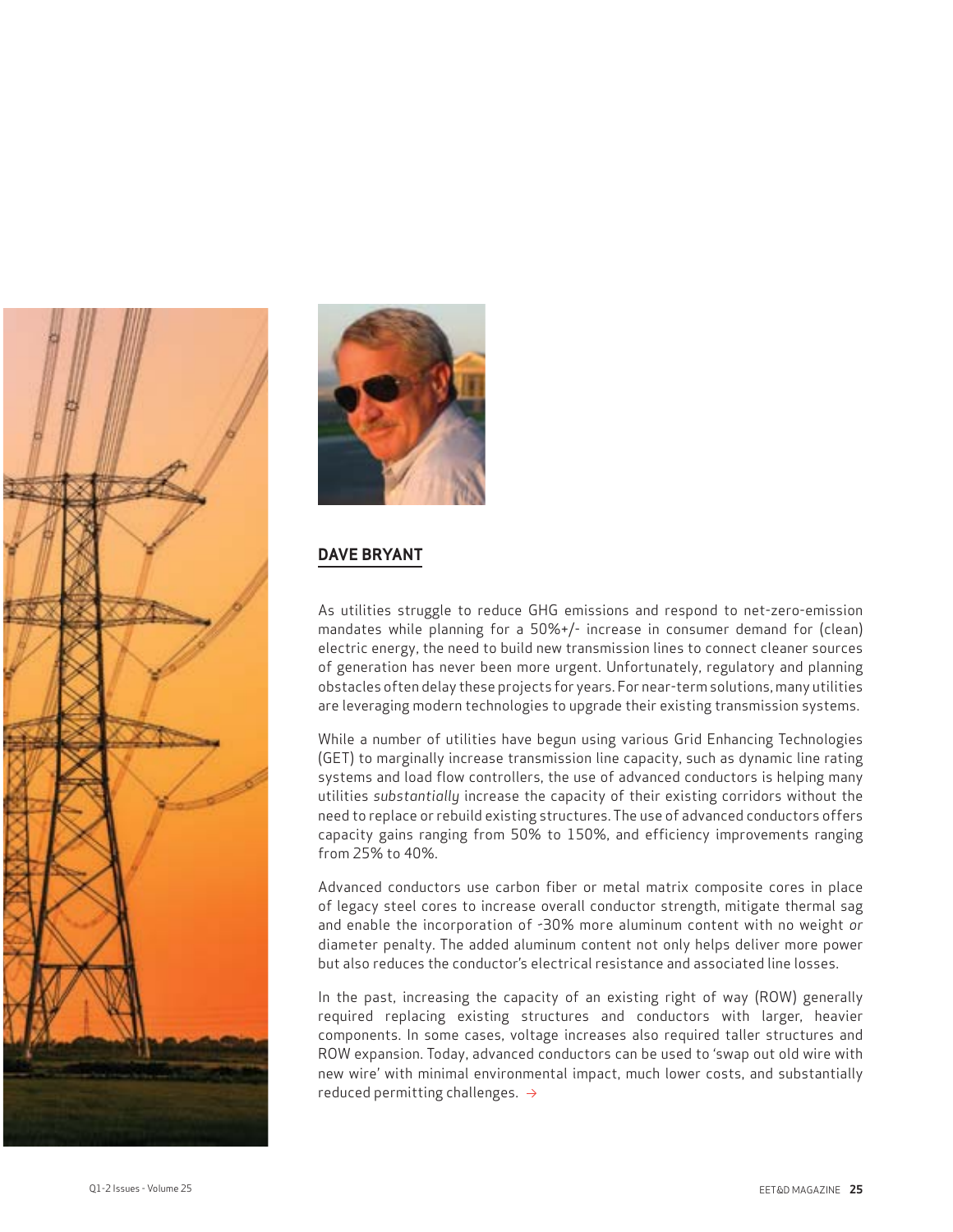

While many U.S. utilities consider 'rebuilding' over 'reconductoring' because total returns are greater for larger investments, the reality today is that we just don't have the time to do everything 'the old way' using old technology. The task at hand is just too large and the benefits of reconductoring are too substantial to ignore. We must leverage modern technologies if we hope to solve modern problems.

Here is one example of how this can work: In 2019, Southern California Edison (SCE) sought to increase the capacity of their double-circuit 230-kV Rector to Vestal transmission lines and their adjacent 230-kV Vestal to Magunden transmission lines in the Big Creek Transmission Corridor. Their goal was to increase line capacity from 936 amps to 1,520 amps to improve grid reliability, among other things. SEC selected a Californiabased power grid solutions provider's advance conductor, which saved consumers an estimated \$85 million. The use of this technology also mitigated sag infractions. In this case, reconductoring with an advanced conductor also reduced construction time from an estimated 48 months, down to 18 months, which freed-up crews and equipment for other reconductor projects that SCE continues to work on.

While new transmission lines will ultimately help deliver more clean energy from remote locations to load centers, the existing grid was not designed to handle the additional load we now anticipate.

A March 2022 Grid Strategies Report, titled Advanced Conductors on Existing Transmission Corridors to Accelerate Low-Cost Grid Decarbonization, acknowledges that advanced conductors are not widely deployed in the U.S. "due to outdated transmission planning practices and outmoded economic incentives, among other barriers." However, the report provided a number of specific recommendations that address institutional and regulatory barriers preventing faster adoption of

reconductoring as a decarbonization strategy. To remove some of these barriers, the report suggests specific actions that should expeditiously be taken by FERC, DOE, Utility Planners and State Regulators.

These recommendations include expansion of planning scenarios to consider the possibility of additional new renewable generation assets; the establishment of transmission conductor efficiency standards; consideration of advanced conductors as a priority for select Power Marketing Administration projects and for other projects which DOE supports via grants, loans or other financing mechanisms; and, shifting project evaluations by utilities and regulatory authorities from "least cost" to "maximum net benefits" when reviewing project options.

According to the report, over 200,000 miles of transmission lines will need to be replaced over the next 10 years. The report also suggests that if only 25% of these lines were reconductored with high-efficiency, advanced conductors, then at least 270 Gigawatts (GW) of zero-carbon generating capacity could be interconnected during that period just from the increased grid capacity enabled by the reconductoring. The report estimates that this increase in renewable capacity over that decade would reduce power sector  $CO<sub>2</sub>$  emissions by approximately 2.4 billion metric tons - equivalent to immediately retiring 22 large base-loaded coal-fired power plants. The energy savings from the added transmission capacity would also save consumers at least \$140 billion.

While advanced conductors are slightly more expensive on a per-foot basis compared to legacy AAAC, ACSR and ACSS conductors, their benefits greatly outweigh their cost delta in most cases. And for reconductoring on existing transmission structure, advanced conductors enable the lowest cost solution to gain substantial capacity since the existing structures can be used (no expensive rebuild).